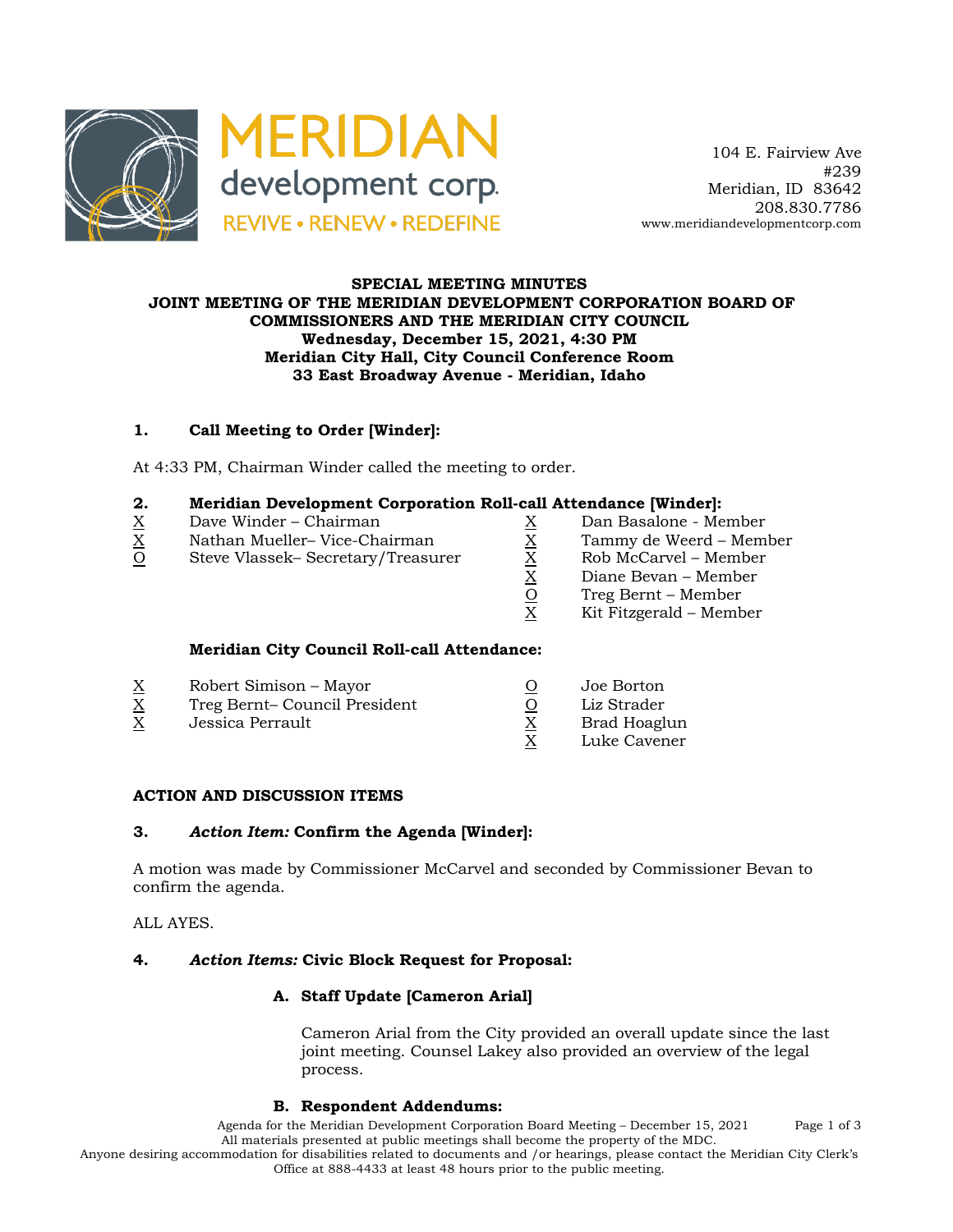### **1. River Caddis Presentation**

John McGraw provided an overview of the project and the materials that were submitted on December 08<sup>th</sup> which addressed a number of concerns that were heard. They presented two different concepts that they would like considered.

#### **2. Pacific Companies/Novembrewhisky Presentation**

Josh Evarts provided an overview of the project and the materials that were submitted on December 08th which discussed the mix of uses; workforce housing; the activation of East Second Street, TIF reimbursement request; parking deck.

## **C. Meridian Development Corporation/City Council Discussion**

MDC - Chairman Winder, Fitzgerald, Basalone, and de Weerd stated their support for the River Caddis proposal and adhering to the committee recommendation to move forward with this development team.

City Council – Councilman Hoaglun expressed his appreciation for both. Councilman Cavener stated he preferred elements of River Caddis.

### **D. Motion from Meridian Development Corporation regarding respondent selection**

A motion was made by Commissioner Basalone and seconded by Commissioner Fitzgerald to approve awarding the RFP to River Caddis.

ALL AYES.

### **E. Motion from the Meridian City Council regarding respondent selection**

A motion was made by Councilman Hoaglun and seconded by Commissioner Cavener to approve awarding the RFP to River Caddis.

ALL AYES.

#### **F. Motion from Meridian Development Corporation regarding forthcoming Memorandum of Agreement project negotiation priorities**

No formal motion was made by the Board but members outlined the following priorities for an MOA:

- Prefer the options that were presented this evening.
- The project cannot be under parked
- Festival Street for E. Second Street
- The open space can coordinate with Union 93 and should have an interactive use

### **G. Motion from Meridian City Council regarding forthcoming Memorandum of Agreement project negotiation priorities**

Agenda for the Meridian Development Corporation Board Meeting – December 15, 2021 Page 2 of 3 All materials presented at public meetings shall become the property of the MDC. Anyone desiring accommodation for disabilities related to documents and /or hearings, please contact the Meridian City Clerk's Office at 888-4433 at least 48 hours prior to the public meeting.